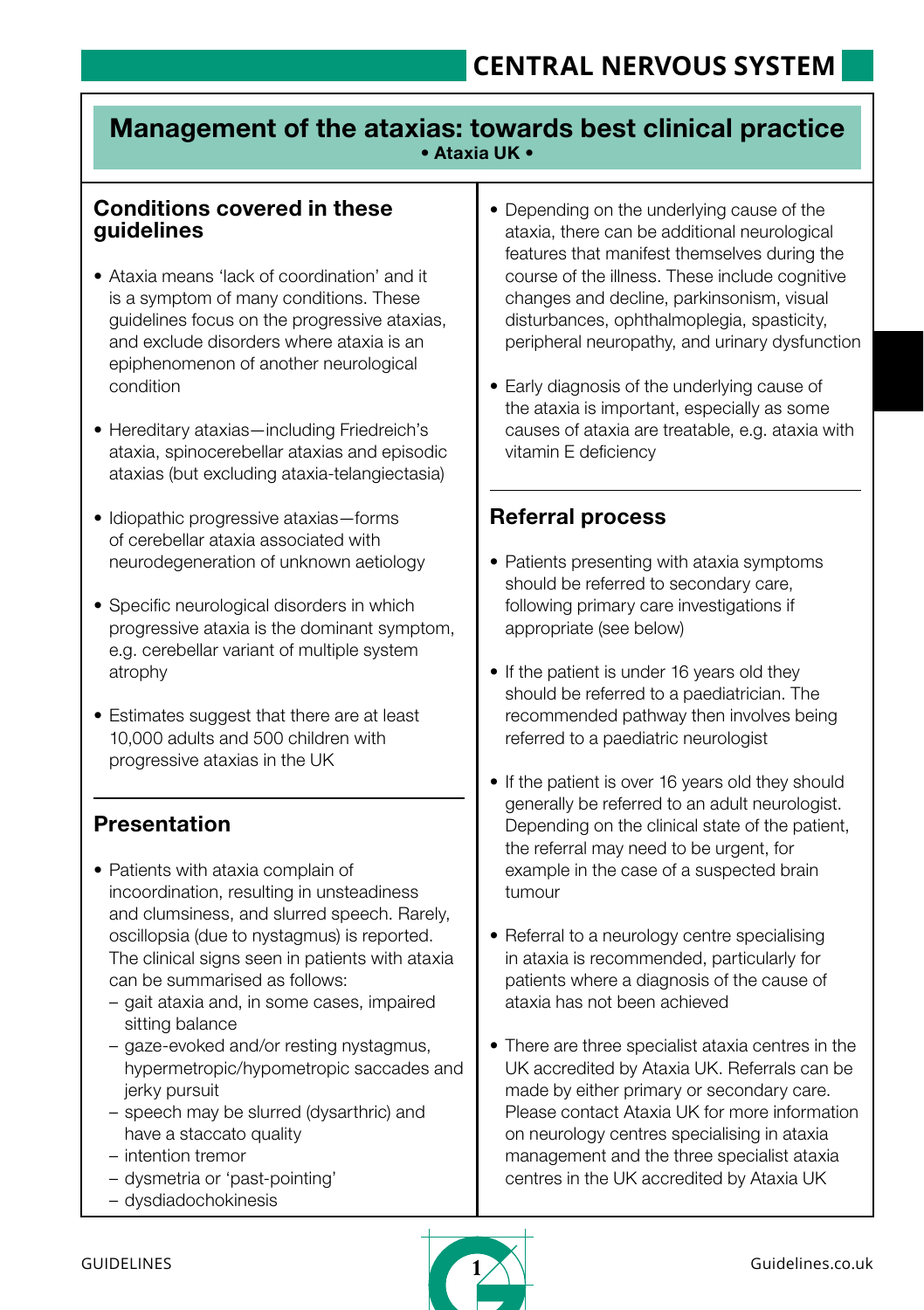# **Investigations**

#### Adults

- Primary care investigations may include:
	- vitamin B12 and folate
	- urea and electrolytes
	- creatinine
	- full blood count
	- liver enzymes
	- gamma-glutamyl transferase
	- thyroid function tests
	- random blood sugar
	- chest x-ray
	- erythrocyte sedimentation rate/C-reactive protein
- The purpose of these tests are to exclude other medical and neurological conditions that may contribute to ataxia

### Children

- The investigation of ataxia in children is generally more urgent because of the necessity of excluding posterior fossa and brainstem tumours
- It is also important to consider that there is a need for investigation in children as there is a risk that the cause may be genetic, and their parents may wish to have further children. Referral to a genetic counsellor at this stage is important
- For these reasons, identification of recent-onset ataxic signs should lead to urgent referral to local paediatric services
- For details of secondary care investigations and full details of the different types of ataxias identified to date, please refer to the full guideline

# Patient pathways

#### Referrals

• Following the referral to a neurologist, in many cases it may be relevant for either the GP

or the neurologist to refer patients to other specialists. Depending on the symptoms experienced, and the type of ataxia a patient is diagnosed with, a variety of different specialists will be involved in their care

- The following specialist and services may be involved:
	- genetic counseling services
	- community paediatric multidisciplinary team
	- spinal surgeon/orthopaedic surgeon
	- orthotist
	- cardiologist
	- urologist
	- gastroenterologist
	- audiology services
	- neuro-ophthalmologist
	- neuropsychologist/neuropsychiatrist
	- physiotherapy
	- speech and language therapy
	- occupational therapy
	- specialist palliative care team
- GPs are advised to signpost patients to patient support groups such as Ataxia UK

### Reviews and follow-up

- Patients should be offered 6–12 monthly reviews from a neurologist or a specialist ataxia neurologist. If it is difficult for patients to travel to the hospital, and their condition is stable, follow-up appointments could be less frequent
- Regular follow-up reviews are important for a number of reasons. Firstly, it enables the neurologist to monitor the progression of the condition and identify any new symptoms that may need treatment. Secondly, patients can benefit from medical advances, such as new diagnostic tests and new treatments
- Regular follow-up of patients with Friedreich's ataxia is necessary, specifically to monitor for the development of cardiomyopathy, diabetes, scoliosis and other treatable symptoms. Annual urine/blood tests for diabetes are also recommended